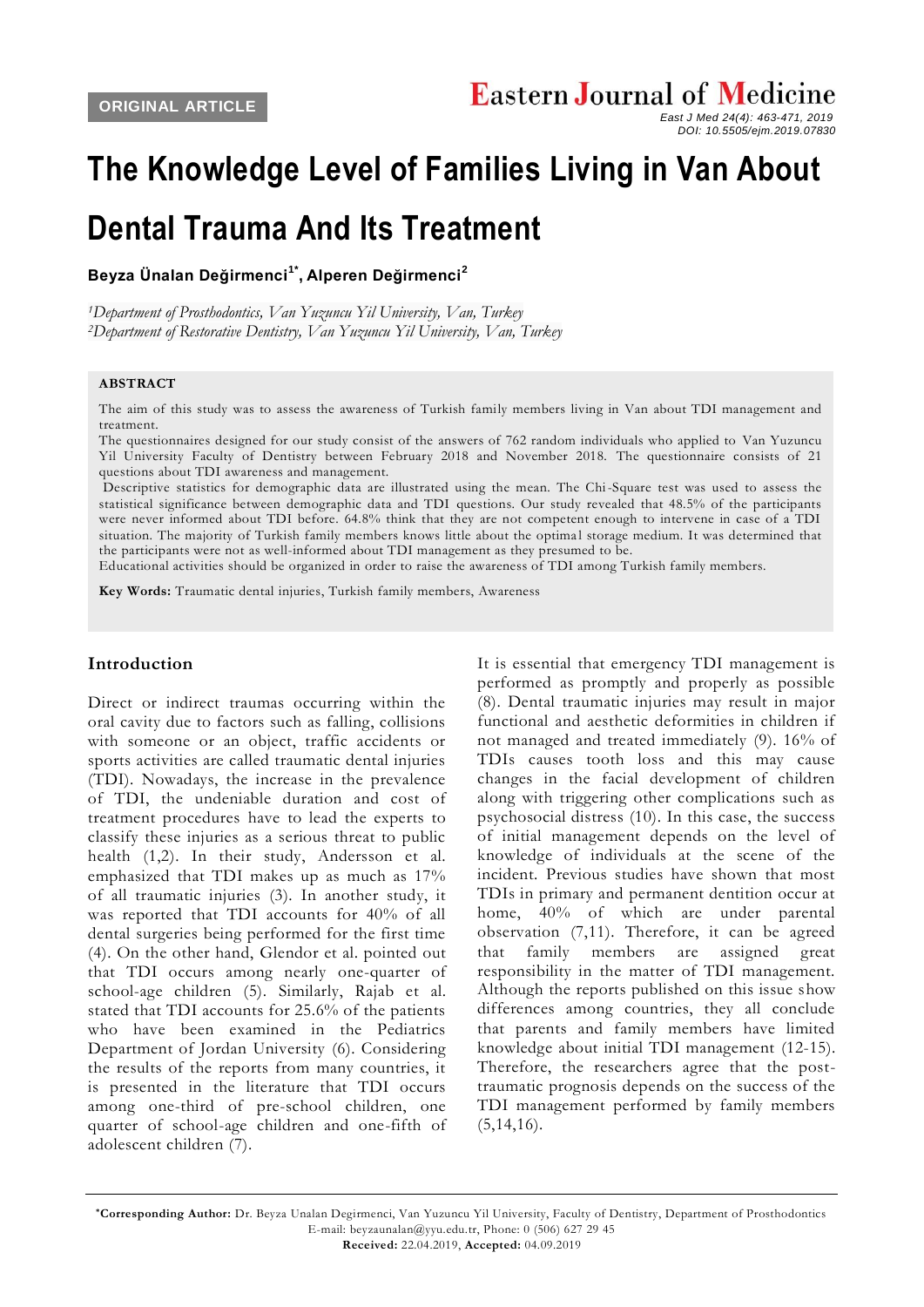The aim of this study was to assess the knowledge levels regarding the management and treatments of TDI among Turkish family members living in Van.

### **Materials and Methods**

The questionnaires were conducted with volunteers between February 2018 and November 2018. A total of 762 individuals who applied to Van Yuzuncu Yil University Faculty of Dentistry were randomly assigned to fill out the questionnaire. 159 individuals refused to fill out the questionnaire, and 106 individuals were excluded from the study as they did not answer all the questions of the related questionnaire or due to inappropriate markings. The ethics committee approval of this study was obtained from Noninterventional Clinical Research Ethics Board of Van Yuzuncu Yil University, Faculty of Medicine (No: 006/ Date: 31/01/2018). The participants had been informed about the purpose of the study and that the consent form was obtained before the questionnaires were administered.

The appropriate sample size was determined as n=497 with a confidence interval of 95%. The questionnaire was devised based on the literature related to TDI and on the main discussions of researchers at the Faculty of Dentistry of Van Yuzuncu Yil University. The questions are related to the management of TDI in primary and permanent teeth in the current guidelines. In order to ensure the comprehensibleness of the questions, 10 patients were randomly selected prior to filling the questionnaire and asked to read the questions advising the unclear ones. The questionnaire was then reshaped and finalized in accordance with the feedback.

The final questionnaire consists of 21 questions. The first five questions aim to obtain demographic data (age, education, number of children, profession and monthly income, etc.). While the first six of the 16 questions focus on discovering the participants' perspectives on TDI and how competent they feel about it, the last 10 questions focus on discovering how accurate their knowledge is about emergency TDI management. Inclusion criteria for the study included individuals. All participants who marked more than one option or left any questions blank were excluded from the study.

All statistical analyses were performed using SAS version 9.4 (SAS Institute, Cary, North Carolina, USA). Descriptive statistics for demographic data (age, education level, number of children,

profession and monthly income) are illustrated using the mean (Table 1). The Chi-Square test was used to assess the statistical significance between demographic data and TDI questions (Table 2). Statistical significance was accepted as  $p \leq 0.05$ . The effects of the demographic characteristics on the questions were evaluated by the variance analysis obtained by log-linear models.

#### **Results**

In our study, a total of 762 questionnaire items were completed by the participants. Although we used 497 questionnaire items, 265 of them were excluded from the study in accordance with the exclusion criteria. Demographic data revealing the characteristics of the participants are illustrated in Table 1.

In our study, in order to evaluate the knowledge and awareness of the participants about TDI, they were first asked whether they were previously informed about injuries around the mouth, teeth and surrounding tissues. While 51,50% of the participants answered yes, 48,5% answered no. The ratio test was used to compare the distribution of Yes/No responses for Question 1 in terms of age groups. The ratio of Yes was significantly higher in the age group of below 18 and 19-35 while the ratio of No-response was statistically significant in the age group of 36-53 (p <0.05). Then, the individuals who opted for yes in the first question were asked by whom they received the information. 80.6% of the participants reported that the information was provided by a dentist, 7.6% by the family physician, 5% by other sources, 4.3% by the first aid course and 2.5% by the internet. The option of "informed by a dentist" is significantly high. The participants were asked whether they considered the injuries around the mouth, teeth and surrounding tissues as an emergency situation in order to find out their perspective on TDI. The Yes response in this question was found statistically significant. There was a statistically significant correlation between the level of education and income and the variance analysis obtained with log-linear models for Question 3 (p <0.01). The main reason for this correlation is due to the fact that the Yes/No ratio is very low in the associate degree, undergraduates and graduates group whereas it is higher among the group with primary and secondary educational levels. In terms of income level, it is resulted due to the fact that the Yes/No ratio is very low in the 3000-5000 income group while it is higher among the 0-1500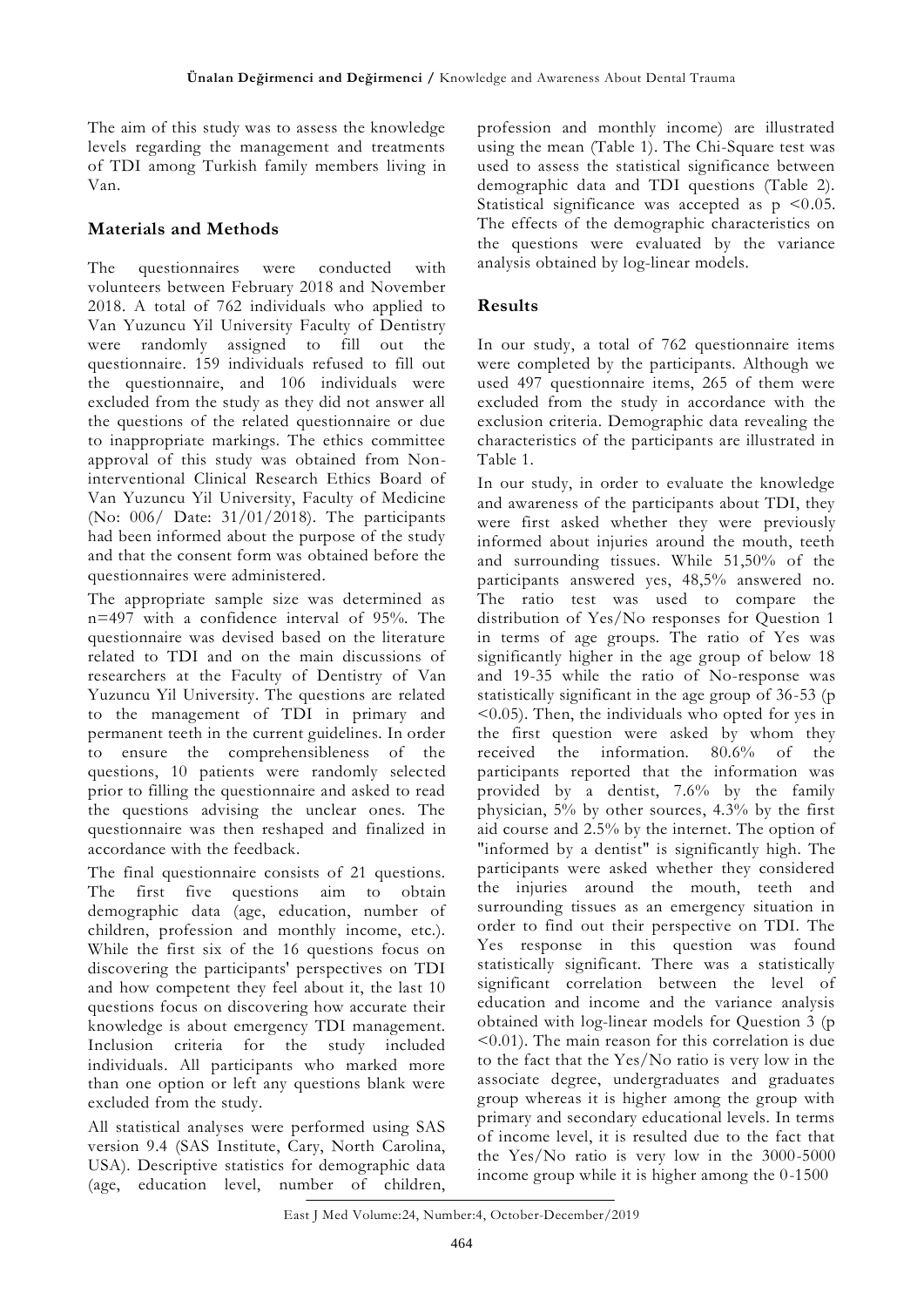|                        |                      | Number | Percentage |
|------------------------|----------------------|--------|------------|
| Gender                 | Female               | 245    | 49.3       |
|                        | Male                 | 252    | 50.7       |
| Age                    | Under 18 age         | 29     | 5.8        |
|                        | 19-35                | 264    | 53,2       |
|                        | $36 - 53$            | 204    | 41         |
| <b>Education Level</b> | Primary school       | 101    | 20,3       |
|                        | Middle School        | 40     | 8          |
|                        | High School          | 137    | 28         |
|                        | Associate Degree     | 55     | 11         |
|                        | Graduate Degree      | 133    | 26,8       |
|                        | Master or PhD Degree | 31     | 6,2        |
| Monthly Income         | $0-1500$ TL          | 281    | 56,5       |
|                        | 1500-3000 TL         | 116    | 23,2       |
|                        | 3000-5000 TL         | 67     | 13,5       |
|                        | Higher than 5000     | 33     | 6,6        |
| Number of Child        | No child             | 237    | 47,7       |
|                        |                      | 41     | 8,2        |
|                        | 2                    | 69     | 13,9       |
|                        | 3                    | 76     | 15,3       |
|                        | $\overline{4}$       | 33     | 6,6        |
|                        | 5                    | 23     | 4,6        |
|                        | More than 6          | 18     | 3,6        |

**Table 1.** Demographic data revealing the characteristics of the participants

group. For the 4th question, the participants were asked to self-assess their level of knowledge regarding how they would manage in case of injuries around the mouth, teeth and surrounding tissues. The responses of the participants to this question were as follows: 174 (35.2%) opted for "sufficient", 193 (39.1%) opted for "inadequate" and 127 (25.7%) opted for "do not know". When the distributions were compared, it was found that the ratio of those who opted for "adequate" and "insufficient" was found to be significantly higher than those who opted for "do not know" (p<0.01). In addition, the highest ratio of participants who considered themselves as insufficient was the ones with 1, 2 and 3 children, respectively, while the highest ratio of the option "do not know" was observed among participants with 6 and more children.

Afterwards, the participants were asked about their opinions regarding the importance of being informed about the mouth, teeth and surrounding tissues, and whether they would be interested in being educated on these issues. 55,93% of the participants stated that it was important to be knowledged and 83,09% said that they would like to be more educated on the issue.

In order to assess the level of knowledge about TDI managements, participants were asked whether they would reimplant the avulsed tooth back in its place. 69,41% of the participants said no and the option no was found significantly higher ( $p$ <0.05). Then, participants were asked to answer the question of "How would you clean away the dirt on the avulsed tooth before reimplanting it back in its place?" The most preferred option was "I brush the tooth" followed by "Do not know", "I wash it with tap water", "Other", "I will replant it without cleaning", respectively. On the 9th question, participants were asked where they would prefer to take their children in case of a TDI. While 54% opted for oral and dental health clinics, the least preferred option was private dental clinics. In order to assess the awareness of the participants regarding the initial management time, participants were asked when they would apply to a clinic or a dentist. Even though there was found no significant difference between the options, the most common answer was "30 minutes at most". When they were asked "How would you store the avulsed tooth on the way to the dental clinic?", the option to keep it in a dry handkerchief was found statistically significant ( $p \leq 0.05$ ). The least preferred storage medium was found to be saliva. Then, they were asked "Do you think primary teeth should be reimplanted back in its place when they are knocked out?", 81.89% of the participants opted for no and there was found a statistical significance ( $p$ <0.01). In the 13<sup>th</sup> question, we

East J Med Volume:24, Number:4, October-December/2019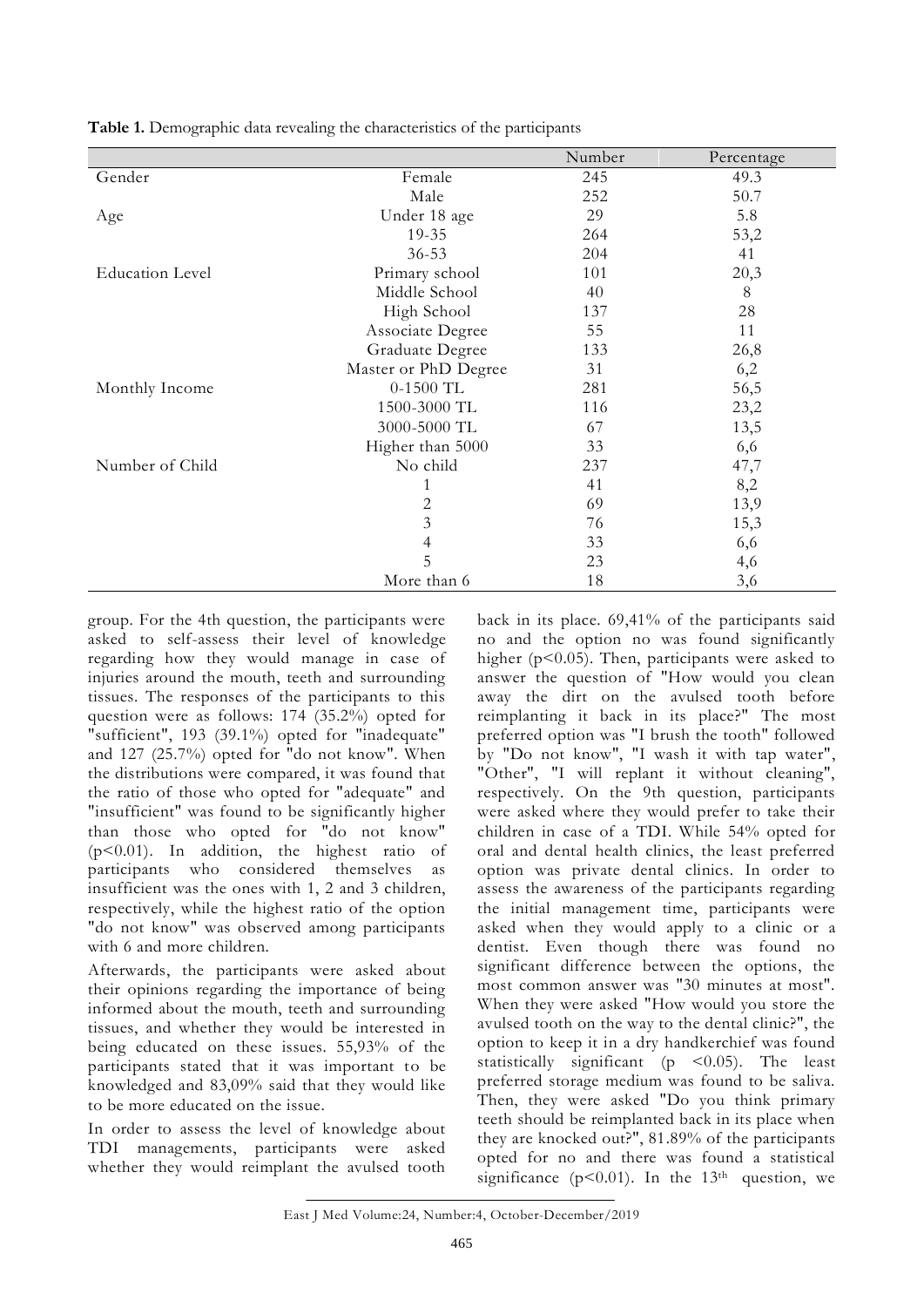|                                                                                                       | Demographical Variables (D.V) |           |                |                        |                        |                           |                   |           |                          |                 |
|-------------------------------------------------------------------------------------------------------|-------------------------------|-----------|----------------|------------------------|------------------------|---------------------------|-------------------|-----------|--------------------------|-----------------|
|                                                                                                       | Gender                        |           | Age            |                        | <b>Education Level</b> |                           | Monthly<br>Income |           | Number of<br>Child       |                 |
| V.S.                                                                                                  | Chi-<br>Squa<br>re            | ${\bf p}$ | Chi-<br>Square | p                      | Chi-<br>Square         | $\boldsymbol{\mathrm{p}}$ | Chi-<br>Square    | ${\bf p}$ | Chi-<br>Squar<br>$\rm e$ | $\mathbf{p}$    |
| D.V                                                                                                   | 0.1                           | 0.7535    | 127.67         | < .000<br>1            | 119.04                 | < .0001                   | 233.91            | < .0001   | 327.6<br>$8\,$           | $\leq 0$<br>001 |
| Have you<br>been<br>informed<br>about TDI?                                                            | 0.45                          | 0.5011    | 0.45           | 0.5011                 | 0.45                   | 0.5011                    | 0.45              | 0.5011    | 2.27                     | 0.1<br>319      |
| LR                                                                                                    | 1.09                          | 0.2974    | 21.13          | < .000<br>1            | 59.19                  | < .0001                   | 7.61              | 0.0548    | 34.49                    | $\leq 0$<br>001 |
| D.V                                                                                                   | 0.1                           | 0.7535    | 127.67         | < .000<br>1            | 119.04                 | < .0001                   | 233.91            | < .0001   | 366.6<br>3               | < 0<br>001      |
| Do you<br>think that<br>TDI create<br>an<br>emergency?                                                | 167.8                         | < .0001   | 167.83         | < .000<br>$\mathbf{1}$ | 167.83                 | < .0001                   | 167.83            | < 0001    | 167.8<br>$\mathfrak{Z}$  | < 0<br>001      |
| LR                                                                                                    | 0.01                          | 0.932     | 4.58           | 0.1013                 | 31.79                  | < .0001                   | 10.81             | 0.0128    | 12.55                    | 0.0<br>507      |
| D.V                                                                                                   | 0.03                          | 0.8572    | 126.11         | < .000<br>1            | 116.52                 | < .0001                   | 235.66            | < .0001   | 334.0<br>$\overline{4}$  | < 0<br>001      |
| What is your<br>level of<br>knowledge<br>to control<br>the situation<br>when you<br>encounter<br>TDI? | 13.86                         | 0.001     | 13.86          | 0.001                  | 13.86                  | 0.001                     | 13.86             | 0.001     | 15.01                    | 0.0<br>005      |
| LR                                                                                                    | 22.06                         | < .0001   | 30.03          | < .000<br>1            | 61.08                  | < .0001                   | 69.66             | < .0001   | 57.87                    | $\leq 0$<br>001 |
| D.V                                                                                                   | $0.1\,$                       | 0.7535    | 116.5          | < .000<br>$\mathbf{1}$ | 112.06                 |                           | $< .0001$ 207.57  | < .0001   | 369.2<br>$\overline{4}$  | < 0<br>001      |
| To be<br>knowledge<br>able about<br>oral, dental<br>and<br>environment<br>al tissues;                 | 240.6                         | < .0001   | 227.66         | < .000<br>$\mathbf{1}$ | 167.16                 | < .0001                   | 188.03            | < .0001   | 152.9<br>$\mathfrak{Z}$  | < 0.5<br>001    |
| LR                                                                                                    | 17                            | 0.0007    | 14.07          | 0.0071                 | 51.16                  | < .0001                   | 38                | < .0001   | 52.04                    | < 0<br>001      |
| D.V                                                                                                   | 0.1                           | 0.7535    | 104.85         | < .000<br>1            | 106.08                 | < .0001                   | 233.91            | < .0001   | 353.5                    | < 0<br>001      |
| Would you<br>like to know<br>more about<br>this?                                                      | 177.0                         | < .0001   | 159.2          | < 000<br>$\mathbf{1}$  | 152.37                 | < .0001                   | 177.05            | < .0001   | 162.9<br>$\overline{2}$  | < 0<br>001      |
| $\rm LR$                                                                                              | 1.79                          | 0.1804    | 5.59           | 0.0181                 | 12.38                  | 0.0147                    | 6.57              | 0.0869    | 35.45                    | < 0<br>001      |

**Table 2.** The Chi-Square test results between demographic data and TDI questions

East J Med Volume:24, Number:4, October-December/2019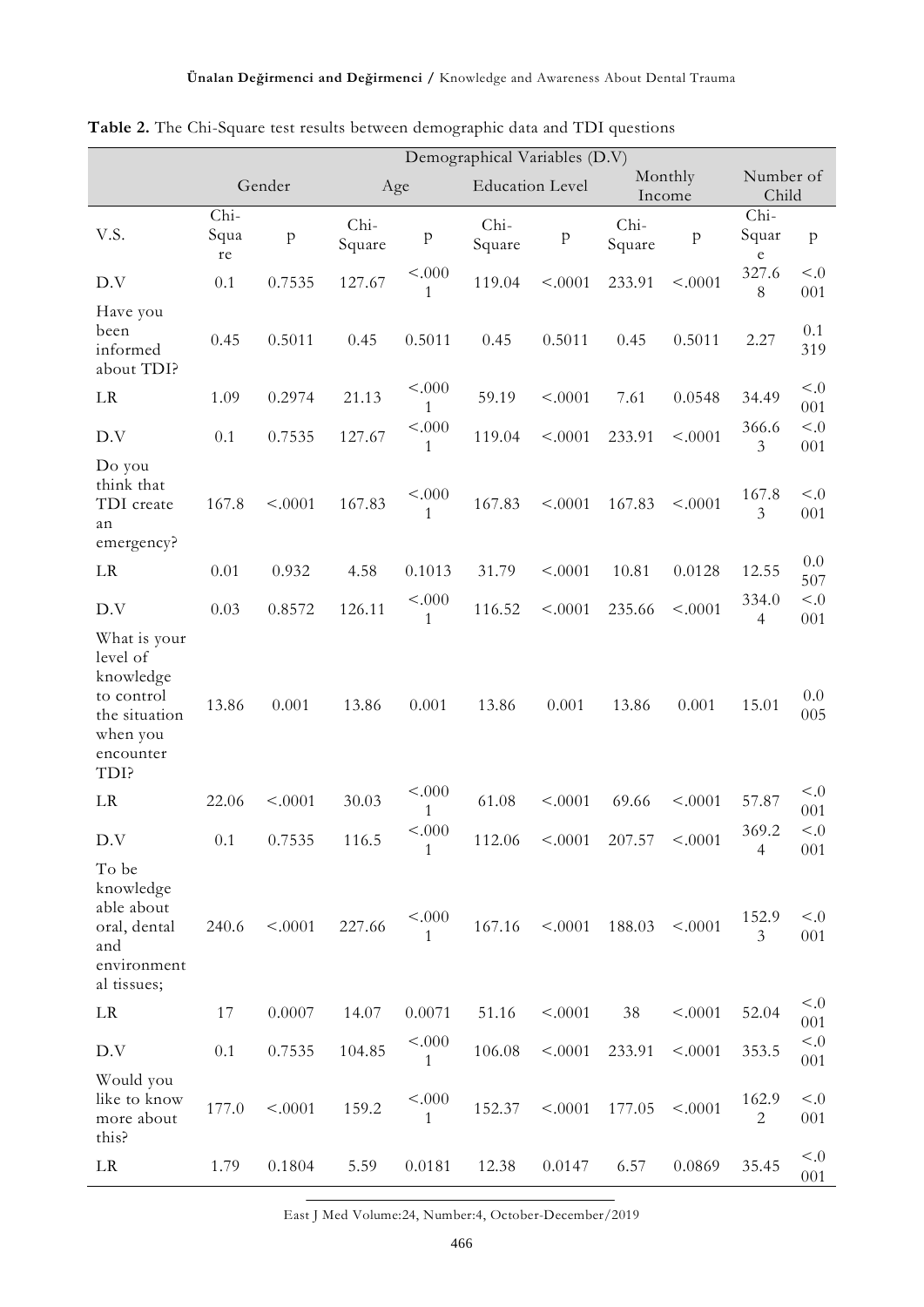| D.V                                                                                                                      | 0.1                     | 0.7535  | 127.67 | < .000<br>1 | 119.04 | < .0001 | 233.91 | < .0001 | 366.6<br>$\mathfrak{Z}$ | < 0.0<br>001    |
|--------------------------------------------------------------------------------------------------------------------------|-------------------------|---------|--------|-------------|--------|---------|--------|---------|-------------------------|-----------------|
| Can you<br>reimplant<br>avulsed<br>tooth back?                                                                           | 70.9                    | < .0001 | 70.89  | < .000<br>1 | 70.89  | < .0001 | 70.89  | < .0001 | 70.89                   | < 0<br>001      |
| LR                                                                                                                       | 1.82                    | 0.1769  | 10.41  | 0.0055      | 22.77  | 0.0004  | 4.06   | 0.2553  | 2.12                    | 0.9<br>088      |
| D.V                                                                                                                      | 0.01                    | 0.9282  | 99.94  | < .000<br>1 | 114.31 | < .0001 | 227.04 | < .0001 | 307.9<br>$\sqrt{2}$     | < 0.0<br>001    |
| How would<br>you clean<br>away the dirt<br>on the<br>avulsed<br>tooth before<br>reimplanting<br>it back in its<br>place? | 203.7                   | < .0001 | 191.7  | < 000<br>1  | 154.04 | < .0001 | 206.83 | < .0001 | 166.0<br>$\mathfrak{Z}$ | < 0<br>001      |
| LR                                                                                                                       | 13.97                   | 0.003   | 24.62  | 0.0002      | 42.99  | < .0001 | 55.74  | < .0001 | 85.2                    | < 0<br>001      |
| D.V                                                                                                                      | $0.1\,$                 | 0.7535  | 112.95 | < .000<br>1 | 95.8   | < .0001 | 211.49 | < .0001 | 281.5<br>5              | < 0.0<br>001    |
| Where you<br>would prefer<br>to take their<br>children in<br>case of a<br>TDI?                                           | 287.1<br>6              | < .0001 | 248    | < .000<br>1 | 247.21 | < .0001 | 273.88 | < .0001 | 202.7<br>$\mathfrak{Z}$ | < 0<br>001      |
| LR                                                                                                                       | 26.43                   | < .0001 | 14.5   | 0.0127      | 58.86  | < .0001 | 61.72  | < .0001 | 45.23                   | < 0<br>001      |
| D.V                                                                                                                      | 0.1                     | 0.7535  | 110.18 | < .000<br>1 | 89.3   | < .0001 | 233.91 | < .0001 | 295.5<br>$\overline{4}$ | < 0.0<br>001    |
| When you<br>would apply<br>to a clinic or<br>a dentist?                                                                  | 28.69                   | < .0001 | 24.75  | < .000<br>1 | 32.16  | < .0001 | 28.69  | < .0001 | 20.26                   | 0.0<br>004      |
| LR                                                                                                                       | 8.35                    | 0.0797  | 50.74  | < 000<br>1  | 96.59  | < .0001 | 92.43  | < .0001 | 149.2<br>$8\,$          | < 0.0<br>001    |
| D.V                                                                                                                      | 0.03                    | 0.8572  | 80.12  | < .000<br>1 | 76.72  | < .0001 | 156.35 | < .0001 | 233.0<br>5              | < 0.5<br>001    |
| How would<br>you store the<br>avulsed<br>tooth on the<br>way to the<br>dental clinic?                                    | 346.2                   | < .0001 | 296.01 | < .000<br>1 | 158.91 | < .0001 | 269.89 | < .0001 | 188.6<br>1              | $\leq 0$<br>001 |
| LR                                                                                                                       | 51                      | < .0001 | 62.65  | < .000<br>1 | 88.6   | < .0001 | 52.05  | < .0001 | 114.6<br>$\mathbf{1}$   | $\leq 0$<br>001 |
| D.V                                                                                                                      | 0.1                     | 0.7535  | 127.67 | < .000<br>1 | 119.04 | < .0001 | 233.91 | < .0001 | 337.4<br>9              | < 0.5<br>001    |
| Do you<br>think<br>primary<br>teeth should                                                                               | 167.8<br>$\mathfrak{Z}$ | < .0001 | 167.83 | < 000<br>1  | 167.83 | < .0001 | 167.83 | < .0001 | 142.1<br>6              | < 0.0<br>001    |

East J Med Volume:24, Number:4, October-December/2019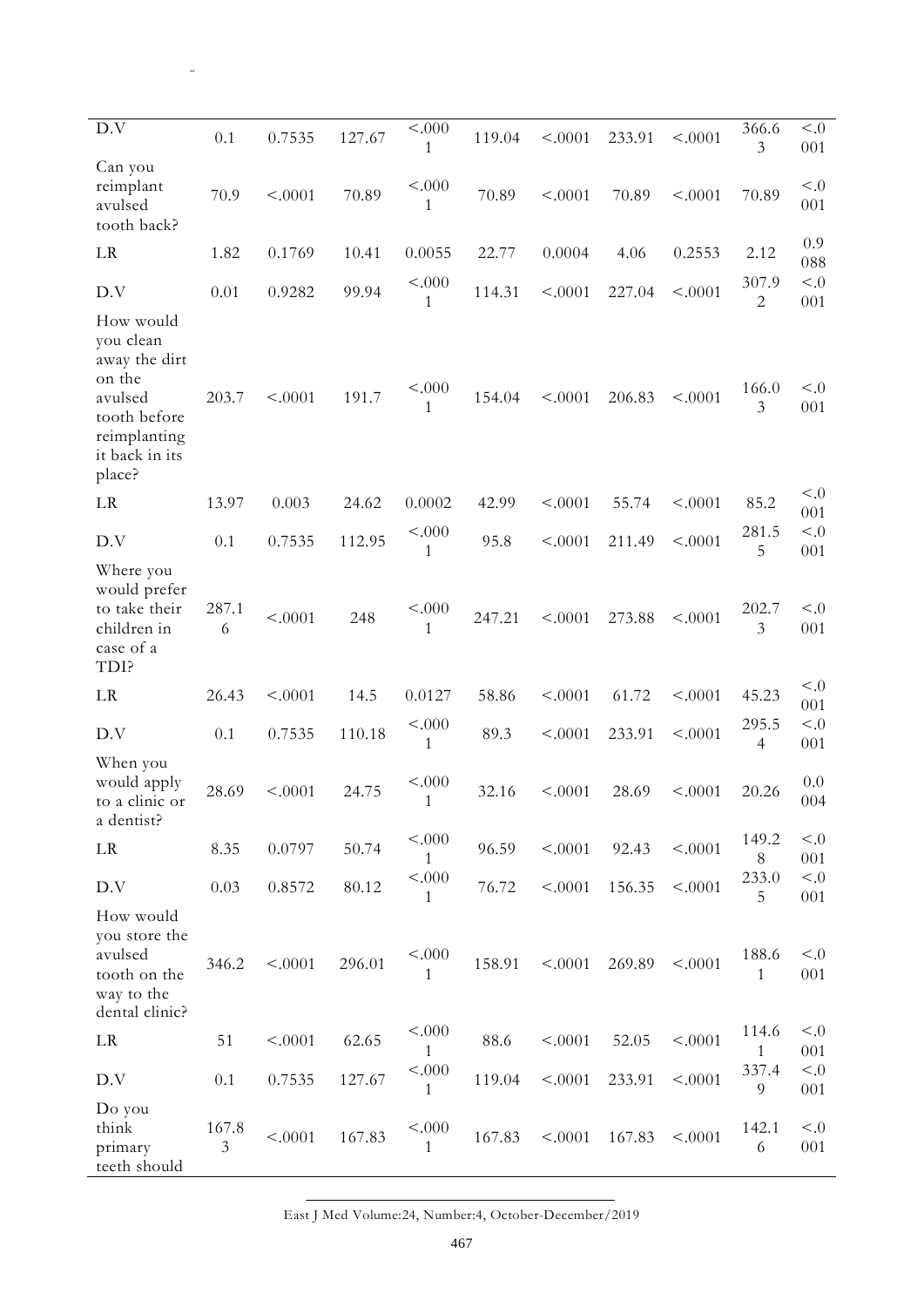| be<br>reimplanted<br>back in its<br>place when<br>they are<br>knocked<br>out?                            |            |         |          |                        |          |         |          |         |                         |                 |
|----------------------------------------------------------------------------------------------------------|------------|---------|----------|------------------------|----------|---------|----------|---------|-------------------------|-----------------|
| LR                                                                                                       | 33.87      | < .0001 | 2.08     | 0.3537                 | 27.47    | < .0001 | 35.9     | < .0001 | 14.35                   | 0.0<br>063      |
| D.V                                                                                                      | 0.1        | 0.7535  | 127.67   | < .000<br>1            | 119.04   | < .0001 | 233.91   | < .0001 | 366.6<br>3              | < 0.0<br>001    |
| Do you<br>know what<br>you should<br>do if your<br>child's tooth<br>gets knocked<br>out?                 | $\theta$   | 0.9642  | $\theta$ | 0.9642                 | $\theta$ | 0.9642  | $\theta$ | 0.9642  | $\theta$                | 0.9<br>642      |
| LR                                                                                                       | 1.06       | 0.3024  | 14.01    | 0.0009                 | 53.93    | < .0001 | 19.64    | 0.0002  | 65.25                   | < 0.0<br>001    |
| D.V                                                                                                      | 0.1        | 0.7535  | 127.67   | < .000<br>$\mathbf{1}$ | 119.04   | < .0001 | 233.91   | < .0001 | 366.6<br>3              | < 0.0<br>001    |
| Do you<br>think that<br>broken teeth<br>create an<br>emergency?                                          | 130.6<br>4 | < .0001 | 130.64   | < .000<br>1            | 130.64   | < .0001 | 130.64   | < .0001 | 130.6<br>4              | $\leq 0$<br>001 |
| LR                                                                                                       | 0.13       | 0.7152  | 7.59     | 0.0225                 | 42.16    | < .0001 | 29.07    | < .0001 | 28.02                   | < 0.0<br>001    |
| D.V                                                                                                      | 0.1        | 0.7535  | 127.67   | < 000<br>1             | 119.04   | < .0001 | 233.91   | < .0001 | 366.6<br>3              | < 0.0<br>001    |
| Do you<br>think it was<br>important to<br>find the<br>broken<br>pieces of the<br>tooth of<br>their child | 16.47      | < .0001 | 16.47    | < .000<br>1            | 16.47    | < .0001 | 16.47    | < .0001 | 16.47                   | < 0.5<br>001    |
| LR                                                                                                       | 46.68      | < .0001 | 10.76    | 0.0046                 | 22.56    | 0.0004  | 11.33    | 0.0101  | 21.57                   | 0.0<br>014      |
| D.V.                                                                                                     | 0.1        | 0.7535  | 114.87   | < .000<br>$\mathbf{1}$ | 66.86    | < .0001 | 202.84   | < .0001 | 308.4<br>$\overline{4}$ | < 0.5<br>001    |
| What would<br>you do when<br>your child<br>tooth<br>broken?                                              | 185.5<br>8 | < .0001 | 177.73   | < .000<br>$\mathbf{1}$ | 128.46   | < .0001 | 132      | < .0001 | 117.8<br>$\overline{7}$ | < 0.0<br>001    |
| $\rm LR$                                                                                                 | 16.34      | 0.0059  | 47.51    | < .000<br>1            | 125.29   | < .0001 | 46.82    | < .0001 | 101.7<br>$\overline{2}$ | < 0.0<br>001    |

\*D.V: Demographical Variables

\*V.S: Variation Source

\*L.R: Likelihood Ratio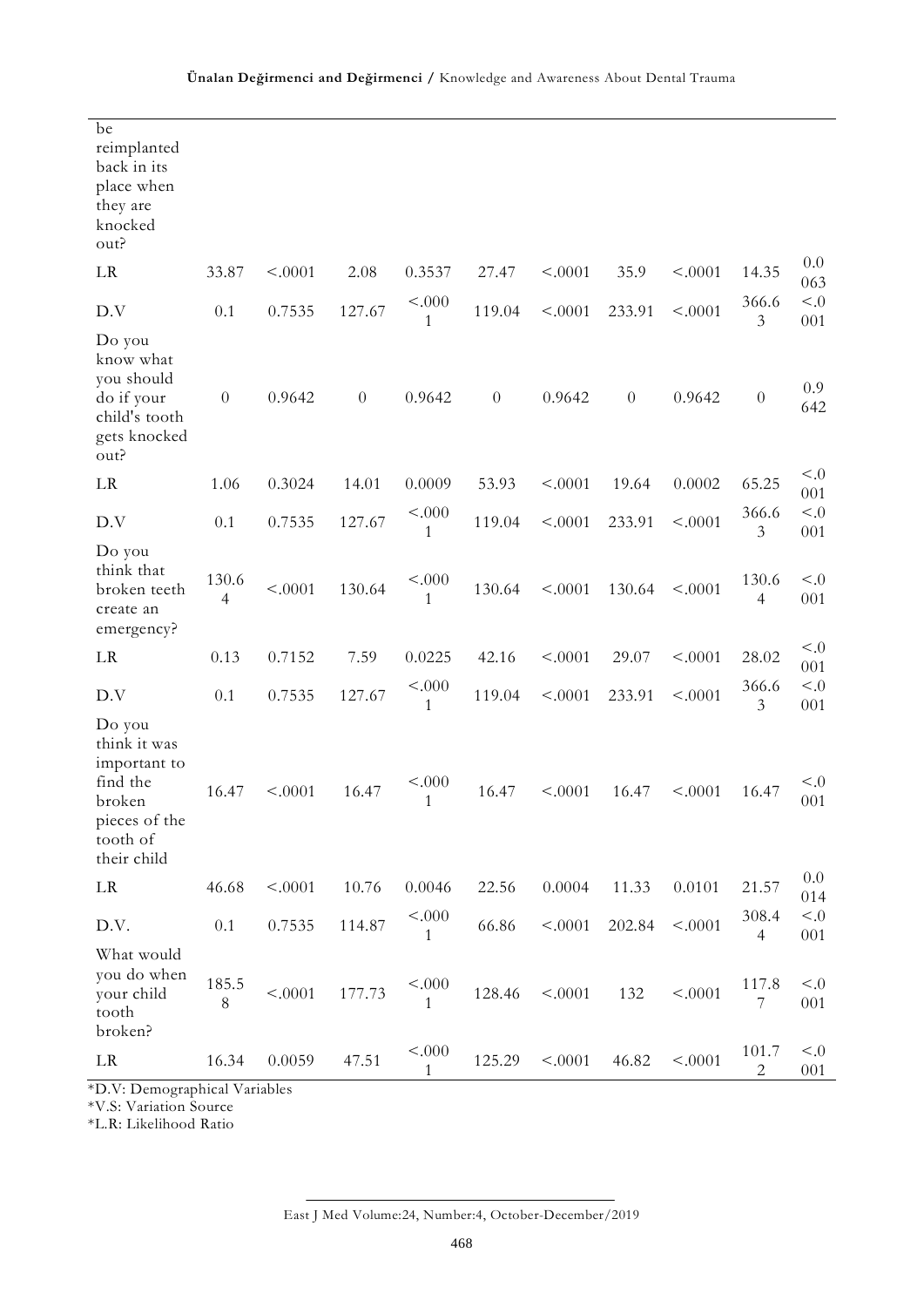asked: "Do you know what you should do if your child's tooth gets knocked out?". It was found that there was an almost equal distribution between the yes and no options and no statistically significant difference was found between these two options  $(p>0.05)$ . The question of whether a fractured tooth is an emergency situation or not was answered yes by the participants with a significantly high rate  $(p<0.05)$ . Then, we asked the participants if they thought it was important to find the broken pieces of the tooth of their child. Those who thought that it was not important to find the broken pieces of the avulsed tooth was 51.2%, while those who thought it was important was 48.8 %, indicating there is no statistically significant difference between these two options.  $(p > 0.05)$ . Lastly, we asked the participants what they would do if their children knocked their tooth out. There was a significant difference among the 5 answers obtained  $(p>0,05)$ . This arose due to the fact that  $37,4\%$  of the participants opted for "Oral and Dental Health Clinic" while only 1% opted for "no management needed". The option of oral and dental health clinic was followed by the faculty of dentistry, emergency service, private dental clinics, and a pediatrician, respectively.

## **Discussion**

Results of this study were obtained by the participation of 497 Turkish family members living in Van. The first 6 questions in the questionnaire aimed the participants to self-evaluate their levels of knowledge. According to the data obtained in our study, 51.50% of the participants were informed about TDI, mostly by dentists. However, when the participants were asked whether they would be able to respond in the case of a TDI, 39.1% considered themselves to be inadequate. This reveals that the state of current knowledge does not match the presumptions of the Turkish family members regarding the management of TDI. The researchers reached the same findings in various studies carried out in different countries. In a study investigating the competence of Polish parents about TDI management, researchers found that parents who had previously encountered TDI were more wellinformed than others; however, they stated that parents generally did not follow the literature and had insufficient knowledge about TDI (17). In the El Karmi et al. study, the parents were first asked whether their knowledge levels were sufficient and then their knowledge about TDI management was scored. It is noteworthy that 25% of the participants

had a low score, although 50% of the participants had stated that they considered themselves competent (18). In a study conducted in Warsaw, the rate of parents who found themselves sufficient was 32% while (19) this rate was reported as 51% in the Italian population (20). However, our study also reveals that these ratios do not reflect the reality regarding TDI management, which is in line with the consensus of other researchers.

The most important step in TDI management is the proper placement of the avulsed tooth. 69.41% of the participants declared that they could not replant a displaced tooth. Similarly, 90.7% of participants reported that they could not reimplant an avulsed tooth back in its place in another study carried out in Turkey (21). Similarly, our study results reveal that the majority of the participants are incompetent in this regard. However, the differences between ratios may have arisen as those studies were conducted with participants from different cities in Turkey. In addition, while researchers reported that 60% of participants in India were unable to replant an avulsed tooth (9) while only 19% of Polish participants reported that they considered themselves competent in this regard (17).

In our study, it was observed that Turkish family members were very knowledgeable about intervention time and the most preferred the first 30 minutes as the intervention time. Similarly, 56.8% of the Italian population is aware of the importance of early intervention (19) while, unfortunately, the average initial management time in case of TDI was 6.39 hours according to a retrospective study conducted in Poland (22). It is stated that the success of reimplantation depends on proper cleaning of the dirty avulsed tooth in many cases of avulsion (12, 23). The results of our study showed that the majority of the participants preferred brushing the avulsed tooth prior to replantation. However, our results also indicate that the level of knowledge about the initial management of TDI is not in line with the storage medium. The most preferred option is to store the avulsed tooth within a dry medium, ie a napkin. Similarly, 45% of the participants in the study carried out by Swiatkowska et al. in Poland (17) and 21.8% of the participants in the study of Ozer et al. in Turkey considered dry napkins as the optimal transport medium (21).

Displacement of a tooth due to trauma is considered an emergency situation by Turkish family members. However, teeth fracture due to trauma is also a very common phenomenon (24). In our study, it was determined that 77.26% of the participants considered teeth fracture due to trauma as an emergency situation. However, 81.89% of the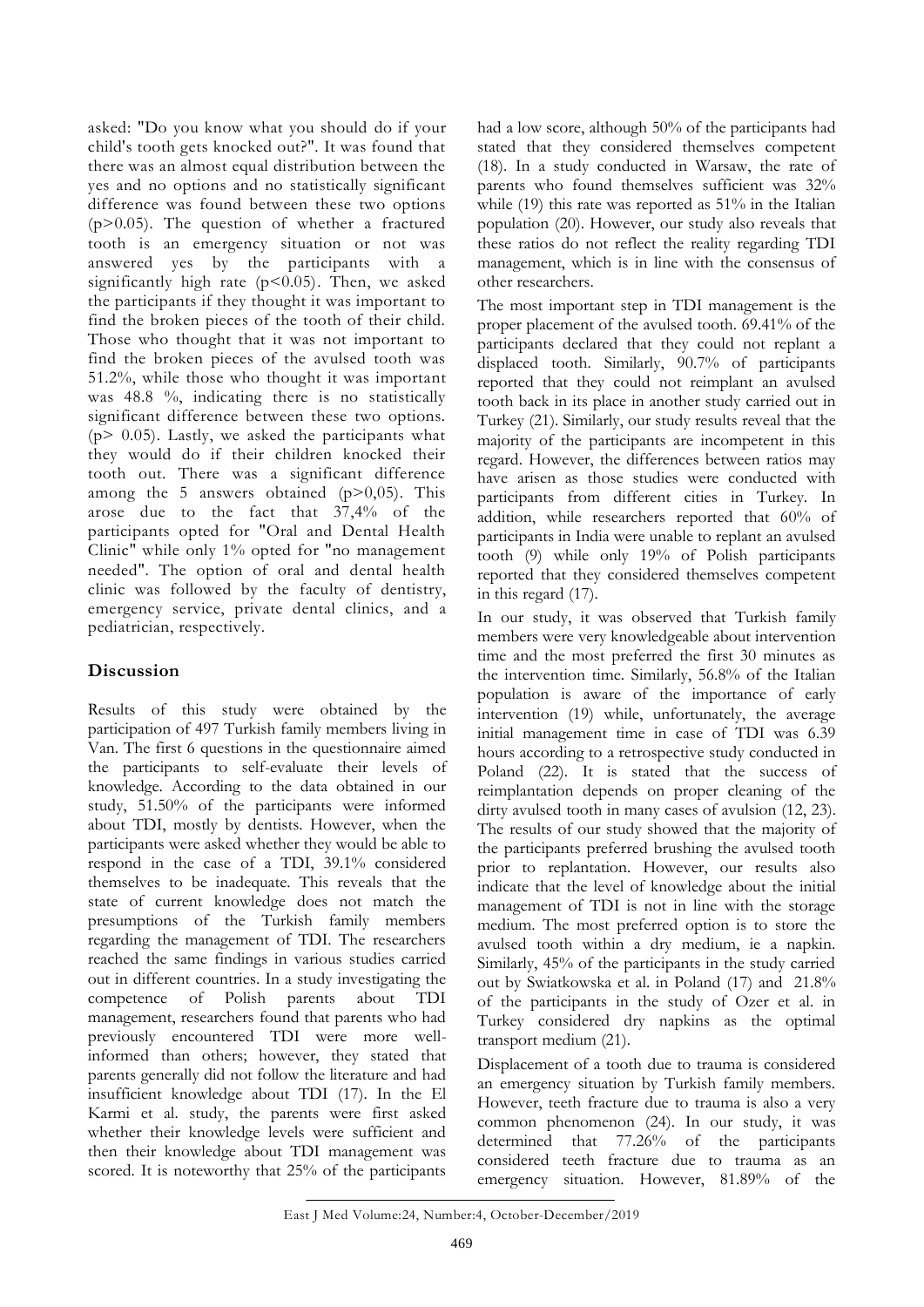participants considered the case of avulsion as urgent. These results indicate that individuals consider teeth fracture as less important than avulsion.

Our study results revealed that 83% of participants wanted to be further informed about TDI. Similarly, Glendon et al. also reported that individuals would like to be educated on TDI and that this revealed the lack of public information (5). Namdev et al. emphasized that they obtained similar results in their studies and that it was necessary to organize related training to inform the public on this issue (14).

Based on the results of this study, it can be interpreted that Turkish family members do not have sufficient knowledge about TDI management and that more educative training is required. Dentists should bear great responsibility on this matter. In addition, it may be useful to organize special training programs for families, teachers, and physicians on TDI guidelines. However, it should be kept in mind that the scope of this study is limited only to the province of Van and there may be differences in other cities. It is necessary to conduct more studies evaluating individuals' awareness of TDI in more countries and cities so as to determine what should be done to educate people further about the matter.

**Acknowledgements**: The authors received no financial support and declare no potential conflict of interest with respect to the authorship and/or publication of this article. The authors have no conflicts of interest to declare. We would like to thank you Dr. Barış Kaki for helping us with statistical analysis interpretation.

#### **References**

- 1. Pacheco LF, Filho PF, Letra A, Menezes R, Villoria GE, Ferreira SM. Evaluation of the knowledge of the treatment of avulsions in elementary school teachers in Rio de Janeiro, Brazil. Dent Traumatol 2003; 19: 76-78.
- 2. Cortes MI, W. Marcenes and A. Sheiham. Impact of traumatic injuries to the permanent teeth on the oral health-related quality of life in 12-14-yearold children. Community Dent Oral Epidemiol 2002; 30: 193-198.
- 3. Andersson, L., Epidemiology of traumatic dental injuries. Pediatr Dent 2013; 35(2): 102-105.
- 4. Mori GG, Castilho LR, Nunes DC, Turcio KH, Molina RO. Avulsion of permanent teeth: analysis of the efficacy of na informative campaign for professionals from elementary schools. J Appl Oral Sci 2007; 15: 534-538.
- 5. Glendor U. Aetiology and risk factors related to traumatic dental injuries--a review of the literature. Dent Traumatol 2009; 25(1): 19-31.
- 6. Rajab LD. Traumatic dental injuries in children presenting for treatment at the Department of Pediatric Dentistry, Faculty of Dentistry, University of Jordan, 1997-2000. Dent Traumatol 2003; 19: 6-11.
- 7. Lam R. Epidemiology and outcomes of traumatic dental injuries: a review of the literature. Aust Dent J 2016; 61: 4-20.
- 8. Cosme-Silva, L., et al., Tooth injuries: Knowledge of parents of public school students from the city of Alfenas, Minas Gerais, Brazil. Dent Traumatol 2018; 34: 93-99.
- 9. Hegde AM, Kumar KN, Varghese E. Knowledge of dental trauma among mothers in Mangalore. Dent Traumatol 2010; 26: 417-421.
- 10. Walker, A. and J. Brenchley, It's a knockout: survey of the management of avulsed teeth. Accid Emerg Nurs, 2000. 8(2): p. 66-70.
- 11. Bücher K, Neumann C, Hickel R, Kühnisch J. Traumatic dental injuries at a German university clinic 2004-2008. Dent Traumatol 2013; 29: 127- 133.
- 12. Andersson, L., A. Al-Asfour, and Q. Al-Jame, Knowledge of first-aid measures of avulsion and replantation of teeth: an interview of 221 Kuwaiti schoolchildren. Dent Traumatol 2006; 22: 57-65.
- 13. Traebert J, Traiano ML, Armênio R, Barbieri DB, de Lacerda JT, Marcenes W. Knowledge of lay people and dentists in emergency management of dental trauma. Dent Traumatol 2009; 25: 277-283.
- 14. Namdev R, Jindal A, Bhargava S, Bakshi L, Verma R, Beniwal D. Awareness of emergency management of dental trauma. Contemp Clin Dent 2014; 5: 507-513.
- 15. Kaul R, Jain P, Angrish P, et al. Knowledge, Awareness and Attitude towards Emergency Management of Dental Trauma among the Parents of Kolkata-An Institutional Study. J Clin Diagn Res 2016; 10: ZC95-ZC101.
- 16. Diangelis AJ, Andreasen JO, Ebeleseder KA, et al. [International Association of Dental Traumatology guidelines for the management of traumatic dental injuries: 3. Injuries in the primary dentition. Hebrew edition]. [Article in Hebrew]Refuat Hapeh Vehashinayim (1993) 2014; 31: 70-80, 91.
- 17. Świątkowska M, Kargol J, Turska-Szybka A, Olczak-Kowalczyk D. What do polish parents know about dental trauma and its management in children's treatment? A questionnaire study. Acta Odontol Scand 2018; 76: 274-278.
- 18. ElKarmi R, Shore E, O'Connell A. Knowledge and behaviour of parents in relation to the oral and dental health of children aged 4-6 years. Eur Arch Paediatr Dent 2015; 16: 199-204.
- 19. Quaranta A, De Giglio O, Coretti C, Vaccaro S, Barbuti G, Strohmenger L. What do parents know about dental trauma among school-age children? A pilot study. Ann Ig 2014; 26: 443-446.

East J Med Volume:24, Number:4, October-December/2019